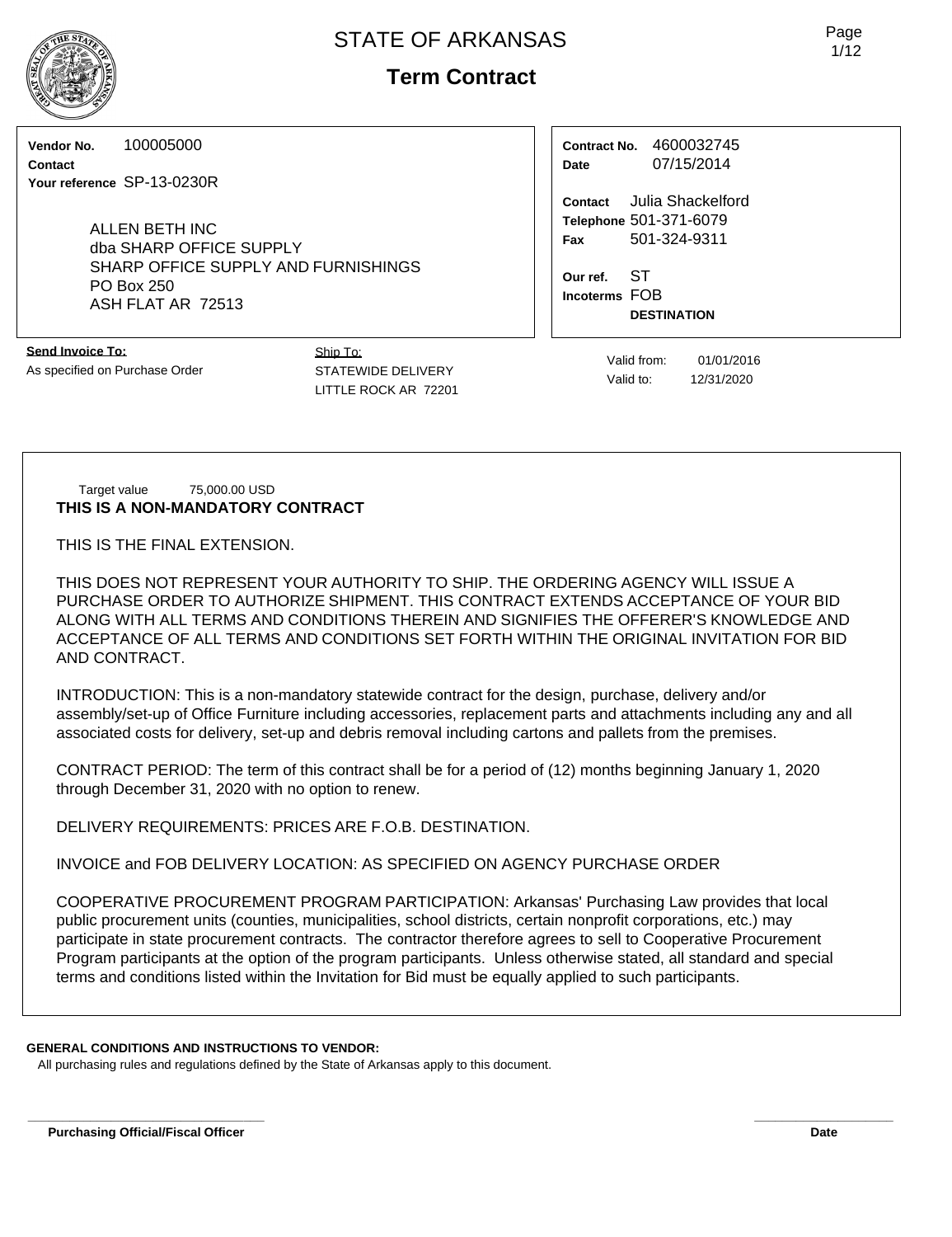**Term Contract**

**Vendor No.** 100005000 **Contact Your reference** SP-13-0230R **Contract No.** 4600032745 **Date** 07/15/2014 **Our reference** ST

| Item | <b>Material/Description</b>                         | <b>Target QtyUM</b> |                   | <b>Unit Price</b> | <b>Amount</b> |
|------|-----------------------------------------------------|---------------------|-------------------|-------------------|---------------|
| 0001 | 10131663<br>TABLE SCHOOL CAFETERIA                  |                     | 1,500.00 Lump Sum | 1.00              | \$1,500.00    |
| 0002 | 10131672<br><b>CHAIR CAFETERIA</b>                  |                     | 1,500.00 Lump Sum | 1.00              | \$1,500.00    |
| 0003 | 10131667<br>FILING LATERAL/VERTICAL                 | 1,500.00            | Lump Sum          | 1.00              | \$1,500.00    |
| 0004 | 10131676<br>ACCESSORIES FREESTANDING CASEGOODS      |                     | 1,000.00 Lump Sum | 1.00              | \$1,000.00    |
| 0005 | 10131677<br><b>DESK FREESTANDING CASEGOODS</b>      |                     | 1,500.00 Lump Sum | 1.00              | \$1,500.00    |
| 0006 | 10131678<br>SHELVING FREESTANDING CASEGOODS         |                     | 1,500.00 Lump Sum | 1.00              | \$1,500.00    |
| 0007 | 10131679<br>TABLE FREESTANDING CASEGOODS CONF/TRAIN |                     | 1,500.00 Lump Sum | 1.00              | \$1,500.00    |
| 0008 | 10131669<br>SHELVING/BOOK CARTS LIBRARY             | 1,500.00            | Lump Sum          | 1.00              | \$1,500.00    |
| 0009 | 10131670<br><b>CARREL STUDY LIBRARY</b>             |                     | 1,500.00 Lump Sum | 1.00              | \$1,500.00    |
| 0010 | 10131671<br><b>TABLE/CHAIR LIBRARY</b>              |                     | 1,500.00 Lump Sum | 1.00              | \$1,500.00    |
| 0011 | 10131673<br>ACCESSORIES LOUNGE/RECEPTION            | 1,000.00            | Lump Sum          | 1.00              | \$1,000.00    |
| 0012 | 10131674<br>SEATING LOUNGE/RECEPTION                |                     | 1,000.00 Lump Sum | 1.00              | \$1,000.00    |
| 0013 | 10131675<br><b>TABLE LOUNGE/RECEPTION</b>           |                     | 1,000.00 Lump Sum | 1.00              | \$1,000.00    |
|      |                                                     |                     |                   |                   |               |

**GENERAL CONDITIONS AND INSTRUCTIONS TO VENDOR:**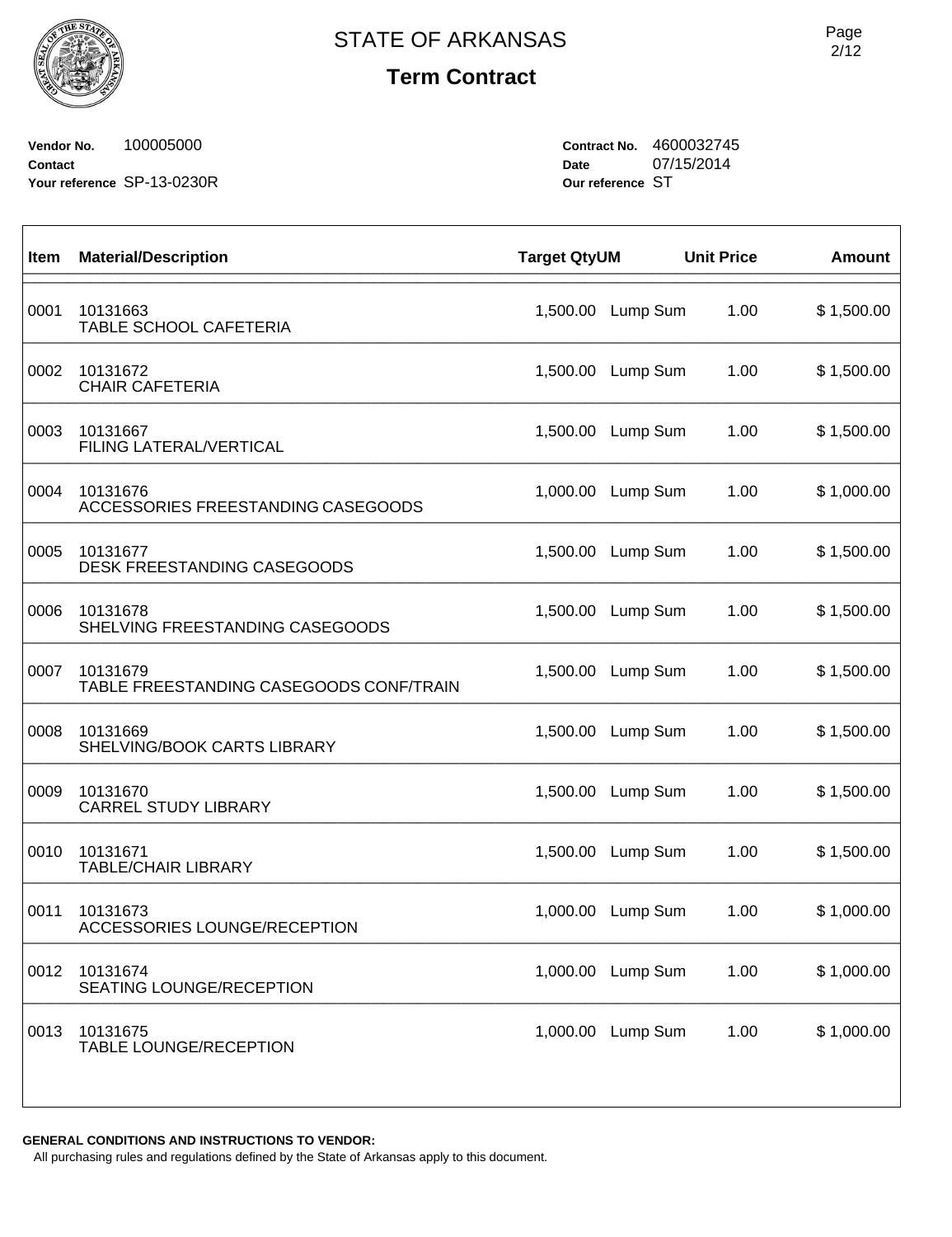

# **Term Contract**

**Vendor No.** 100005000 **Contact Your reference** SP-13-0230R **Contract No.** 4600032745 **Date** 07/15/2014 **Our reference** ST

| Item | <b>Material/Description</b>                     | <b>Target QtyUM</b> |                   | <b>Unit Price</b> | <b>Amount</b> |
|------|-------------------------------------------------|---------------------|-------------------|-------------------|---------------|
| 0014 | 10131629<br>DESK SCHOOL ADMIN/TEACHER           | 1,000.00            | Lump Sum          | 1.00              | \$1,000.00    |
| 0015 | 10131660<br>DESK SCHOOL STUDENT                 | 1,000.00            | Lump Sum          | 1.00              | \$1,000.00    |
| 0016 | 10131665<br><b>SEATING SCHOOL</b>               | 1,000.00            | Lump Sum          | 1.00              | \$1,000.00    |
| 0017 | 10131680<br><b>SEATING ERGO/TASK</b>            |                     | 1,500.00 Lump Sum | 1.00              | \$1,500.00    |
| 0018 | 10131681<br><b>SEATING EXECUTIVE/MANAGEMENT</b> | 1,000.00            | Lump Sum          | 1.00              | \$1,000.00    |
| 0019 | 10131682<br>SEATING FIXED/RAIL AUDITORIUM       | 1,000.00            | Lump Sum          | 1.00              | \$1,000.00    |
| 0020 | 10131683<br><b>SEATING SIDE/STACK</b>           | 1,000.00            | Lump Sum          | 1.00              | \$1,000.00    |
| 0021 | 10131685<br>ACCESSORIES MODULAR SYSTEMS         | 1,000.00            | Lump Sum          | 1.00              | \$1,000.00    |
| 0022 | 10131687<br>FRAME/TILE MODULAR SYSTEMS          | 15,000.00           | Lump Sum          | 1.00              | \$15,000.00   |
| 0023 | 10131688<br>PANEL MODULAR SYSTEMS               | 15,000.00           | Lump Sum          | 1.00              | \$15,000.00   |
| 0024 | 10131689<br>DESKING OPEN PLAN MODULAR SYSTEMS   | 15,000.00           | Lump Sum          | 1.00              | \$15,000.00   |
| 0028 | 10131624<br>DESK SPECIALTY TECHNOLOGY SUPPORT   |                     | 1,000.00 Lump Sum | 1.00              | \$1,000.00    |
| 0029 | 10131621<br>SUPPORT, KEYBOARD, TECHNOLOGY       | 1,000.00            | Lump Sum          | 1.00              | \$1,000.00    |
| 0030 | 10131622<br>LIGHTING TECHNOLOGY SUPPORT         |                     | 1,000.00 Lump Sum | 1.00              | \$1,000.00    |

**GENERAL CONDITIONS AND INSTRUCTIONS TO VENDOR:**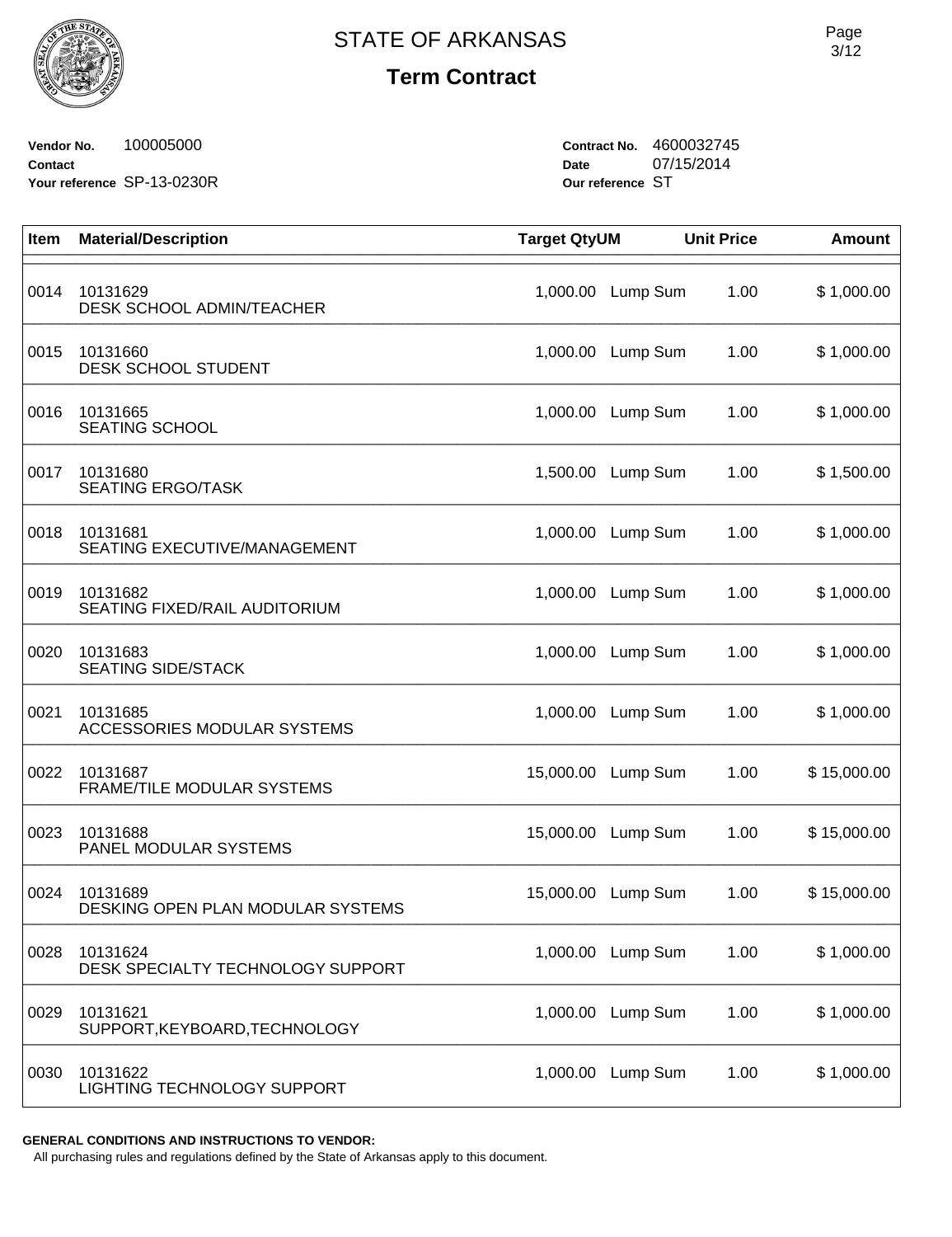**Term Contract**

**Vendor No.** 100005000 **Contact Your reference** SP-13-0230R **Contract No.** 4600032745 **Date** 07/15/2014 **Our reference** ST

| <b>Item</b> | <b>Material/Description</b>                | <b>Target QtyUM</b>  | <b>Unit Price</b> | Amount     |
|-------------|--------------------------------------------|----------------------|-------------------|------------|
| 0031        | 10131623<br>MONITOR ARM TECHNOLOGY SUPPORT | 1,000.00<br>Lump Sum | 1.00              | \$1,000.00 |
|             | <b>Estimated Net Value</b>                 |                      |                   | 75,000.00  |

## **SECTION 1 - GENERAL INFORMATION**

1.1 INTRODUCTION: This is a non-mandatory statewide contract for the design, purchase, delivery and/or assembly/set-up of Office Furniture including accessories, replacement parts and attachments including any and all associated costs for delivery, set-up and debris removal including cartons and pallets from the premises.

1.2 COOPERATIVE PURCHASING PROGRAM PARTICIPATION: Arkansas' Purchasing Law provides that local public procurement units (counties, municipalities, school districts, certain nonprofit corporations, etc.) may participate in state purchasing contracts. The contractor therefore agrees to sell to Cooperative Purchasing Program participants at the option of the program participants. Unless otherwise stated, all standard and special terms and conditions listed within the contract must be equally applied to such participants.

1.3 TYPE OF CONTRACT: The contract will be a one (1) year term contract from the date of award. Upon mutual agreement by the contractor and OSP, the contract may be renewed on a year-to-year basis, for up to six (6) additional one year terms or a portion thereof. In no event shall the total contract term be more than seven (7) years.

1.4 PAYMENT AND INVOICE PROVISIONS: An itemized invoice addressed to the ordering entity shall reference purchase order number, contract number, quantity, description, list and net unit price. Installation/Labor and any other ancillary charges will be shown as a separate line item on all quotes and invoices.

Payment will be made in accordance with applicable State of Arkansas accounting procedures upon acceptance by the Agency. The State may not be invoiced in advance of delivery and acceptance of any commodity. Payment will be made only after the contractor has successfully satisfied the state agency as to the goods purchased. Contractor should invoice agency by an itemized list of charges. Purchase Order Number and/or Contract Number should be referenced on each invoice.

1.5 RECORD RETENTION: The contractor shall be required to maintain all pertinent financial and accounting records and evidence pertaining to the contract in accordance with generally accepted principles of accounting and other procedures specified by the State of Arkansas. Access will be granted upon request, to State or Federal Government entities or any of their duly authorized representatives.

Financial and accounting records shall be made available, upon request, to the State of Arkansas' designee at any time during the contract period and any extension thereof, and for five (5) years from expiration date and final payment on the contract or extension thereof.

1.6 PRIME CONTRACTOR RESPONSIBILITY: The contractor will be required to assume prime contractor responsibility for the contract and will be the sole point of contact with regard to all commodities, services and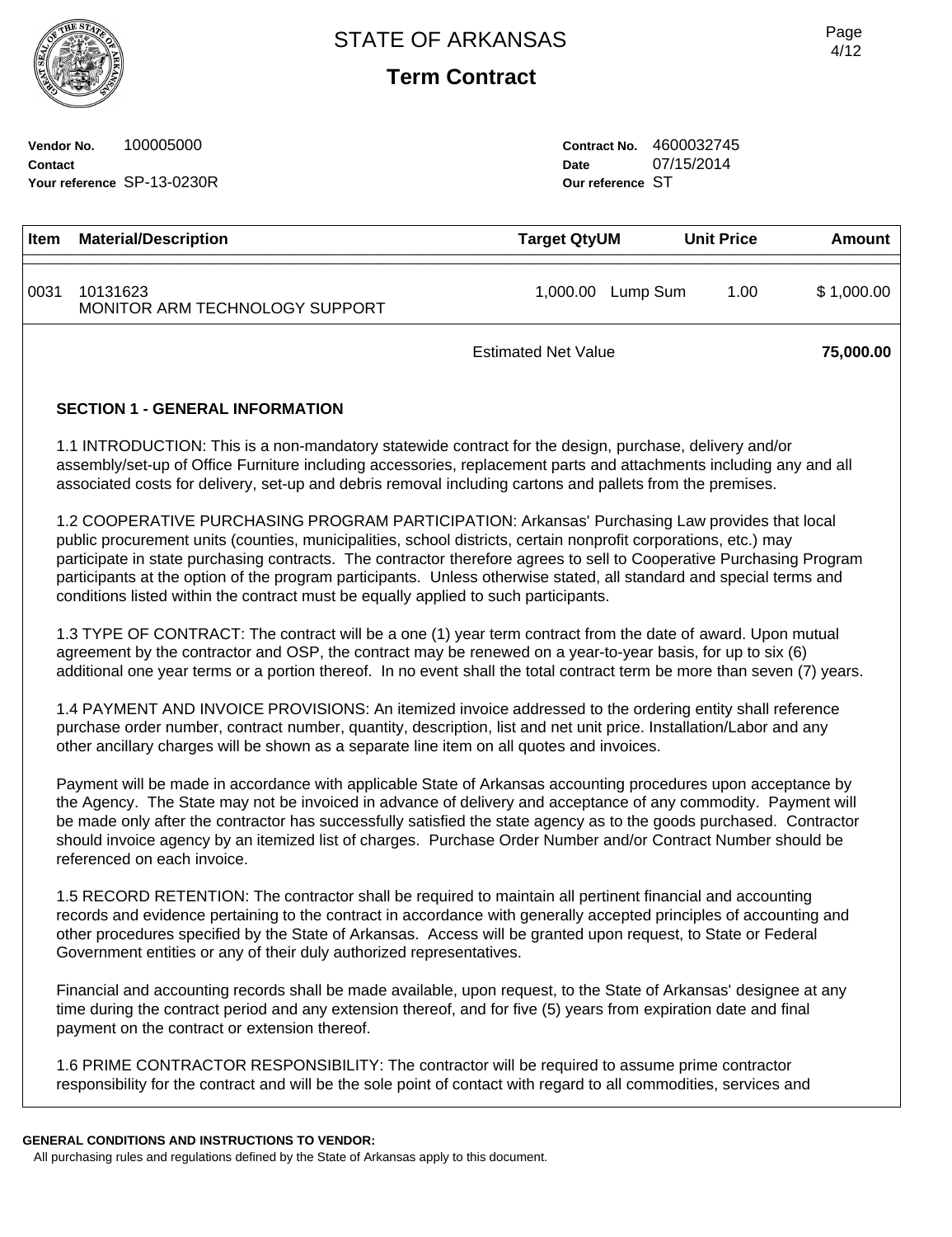

**Term Contract**

**Vendor No.** 100005000 **Contact**

**Your reference** SP-13-0230R

**Contract No.** 4600032745 **Date** 07/15/2014 **Our reference** ST

support. The prime contractor may delegate facilitation of contract orders to their "Authorized/Certified Dealers" only. This delegation will in no way relieve the contractor of any contractual obligations set forth in this Contract Award.

# 1.7 CONTRACT INFORMATION

- 1. The State of Arkansas may not contract with another party:
- a. Upon default, to pay all sums to become due under a contract.
- b. To pay damages, legal expenses or other costs and express of any party.
- c. To conduct litigation in a place other than Pulaski County, Arkansas
- d. To agree to any provision of a contract; which violates the laws or constitution of the State of Arkansas.
- 2. A party wishing to contract with the State of Arkansas should:
- a. Remove any language from its contract which grants to it any remedies other than:
	- i. The right to possession.
	- ii. The right to accrued payments.
	- iii. The right to expenses of de-installation.

 iv. The right to expenses of repair to return the equipment to normal working order, normal wear and tear excluded.

 v. The right to recover only amounts due at the time of repossession and any unamortized nonrecurring cost as allowed by Arkansas Law.

b. Include in its contract that the laws of the State of Arkansas govern the contract.

c. Acknowledge that contracts become effective when awarded by the State Procurement Official.

1.8 CONDITIONS OF CONTRACT: The contractor shall at all times observe and comply with federal and State laws, local laws, ordinances, orders, and regulations existing at the time of or enacted subsequent to the execution of this contract which in any manner affect the completion of the work. The contractor shall indemnify and save harmless the agency and all its officers, representatives, agents, and employees against any claim or liability arising from or based upon the violation of any such law, ordinance, regulation, order or decree by an employee, representative, or subcontractor of the contractor.

1.9 STATEMENT OF LIABILITY: The State will demonstrate reasonable care but shall not be liable in the event of loss, destruction, or theft of contractor-owned items to be delivered or to be used in the installation of deliverables. The contractor is required to retain total liability until the deliverables have been accepted by the "authorized agency official." At no time will the State be responsible for or accept liability for any contractor-owned items.

1.10 AWARD RESPONSIBILITY: The State Procurement Official will be responsible for award and administration of any resulting contract.

1.11 DELEGATION AND/OR ASSIGNMENT: The contractor shall not assign the contract in whole or in part or any payment arising there from without the prior written consent of the State Procurement Official. The contractor may delegate facilitation of contract orders to their "Authorized/Certified Dealers" only. This delegation will in no way relieve the contractor of any contractual obligations set forth in this Contract Award.

1.12 DISCOUNT CHANGE CLAUSE: The contractor may offer larger discount percentages for products, accessories, replacement parts and attachments at any time during the contract term.

1.13 LENGTH OF PRICE GUARANTEE: Discount percentages shall be firm for the term of the contract.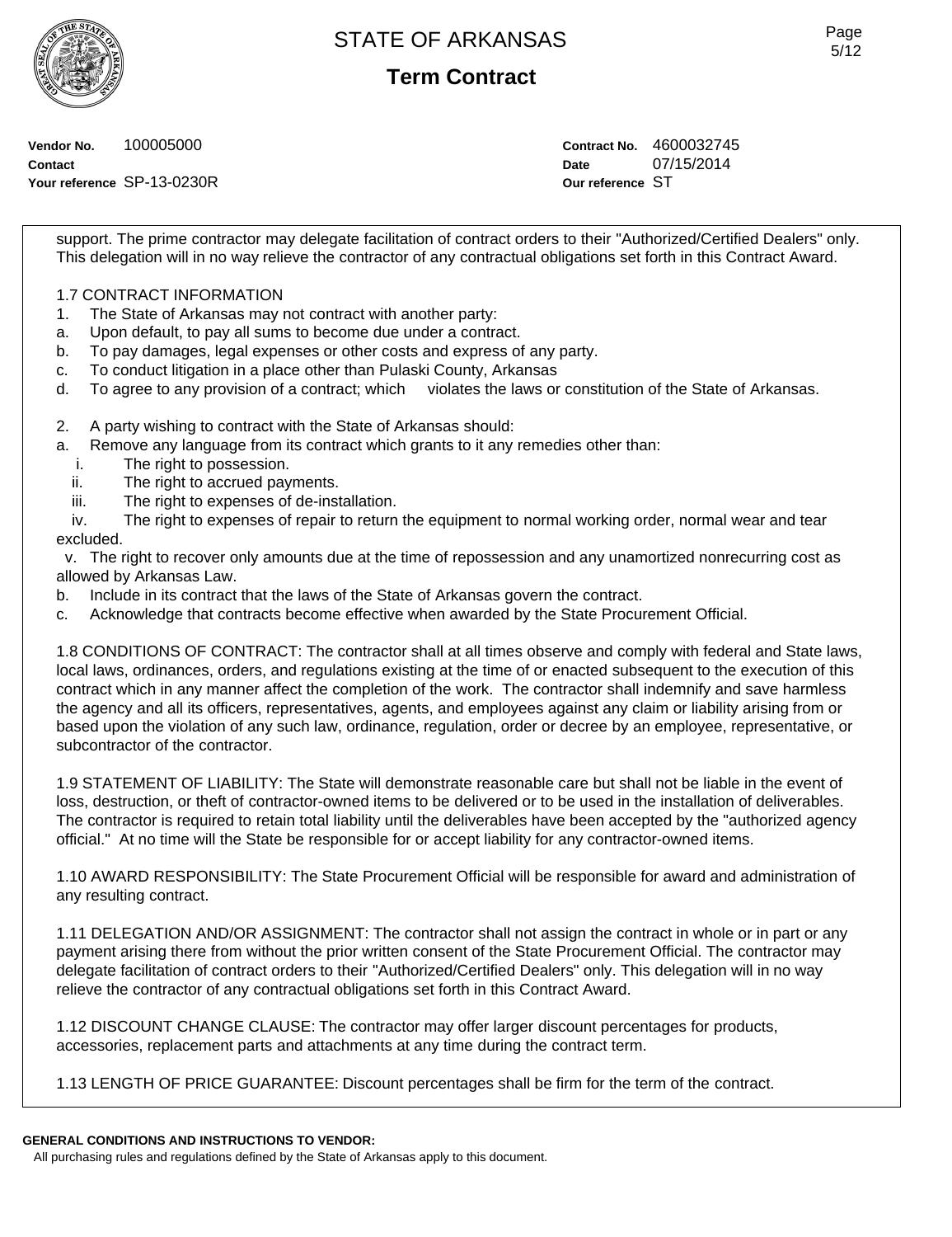**Term Contract**

**Vendor No.** 100005000 **Contact Your reference** SP-13-0230R **Contract No.** 4600032745 **Date** 07/15/2014 **Our reference** ST

1.14 DELIVERY: FOB DESTINATION, INSIDE DELIVERY, FREIGHT PAID: Whenever possible, contractors should give the ordering entities 3 working days prior notice of any deliveries and/or installations. Furniture contractors will not be responsible for the removal/moving of existing furnishings unless requested by the ordering entity. Contractors should verify site readiness prior to delivery. All deliveries will be made during normal working hours unless otherwise arranged with the ordering entity. Contractor will communicate any scheduling delays and/or changes immediately. Agencies will not be responsible for any freight damage, concealed or otherwise.

1.15 SPECIAL DELIVERY INSTRUCTIONS: All shipments will be FOB destination (as specified on Ordering Entity Purchase Order).

Delivery/Installation Instructions:

Due to the varying locations and circumstances involved in deliveries and installations, all deliveries and installations will be quoted on a project by project basis.

All installation, labor, and or delivery charges must be shown as a separate line item on quotes and invoices.

One of the following delivery methods must be specified on every Agency Purchase Order:

(1) Drop Shipped: Off loaded by carrier to an Agency loading dock or designated area. There will be no charge to the ordering Agency for this delivery method.

(2) Inside Delivery: Off loaded, un-boxed/wrapped and placed in pre-determined locations within the building. Contractor will be responsible for the removal of any trash, packaging materials, and cartons associated with the delivery.

(3) Delivered and Installed: Off loaded, and installed. Installation shall include but not limited to; any and all labor, material, and tools necessary to install furniture in accordance with approved plans and specifications and/or the direction of authorized agency personnel. The installation company will be responsible for the removal of any trash, packing material, and cartons associated with their installation.

The contractor/installation company will repair/replace (to the satisfaction of the ordering entity) any damage to the building or its contents that they (the contractor) caused in the course of their work. This includes but is not limited to: walls, floors, floor coverings, ceilings, elevators, doors, doorways, and any existing fixtures and furniture. The agency may withhold payment until repairs are satisfactorily completed.

1.16 ACCEPTANCE STANDARDS: Inspection and acceptance/rejection of products shall be made within thirty (30) days of receipt or upon completion of installation should that installation period extend beyond thirty (30) days. Ordering entity shall have the option to return any products within the thirty (30) days.

Return Requirements: Ordering entity shall coordinate returns with the Contractor. Upon notification by the ordering entity of a duplicate shipment, over-shipment or shipment in poor condition, the products must be promptly removed at the contractor and/or dealer's expense. Ordering entities reserve the right to return products for defects in material and/or workmanship. In the event of product return, the ordering entity reserves the right to accept either a full refund for the returned product or a replacement of the product.

Performance Requirements: The ordering entity reserves the right to inspect and verify that all deliveries are in accordance with specifications, both at the point of delivery and at the point of use. For orders that specify an

### **GENERAL CONDITIONS AND INSTRUCTIONS TO VENDOR:**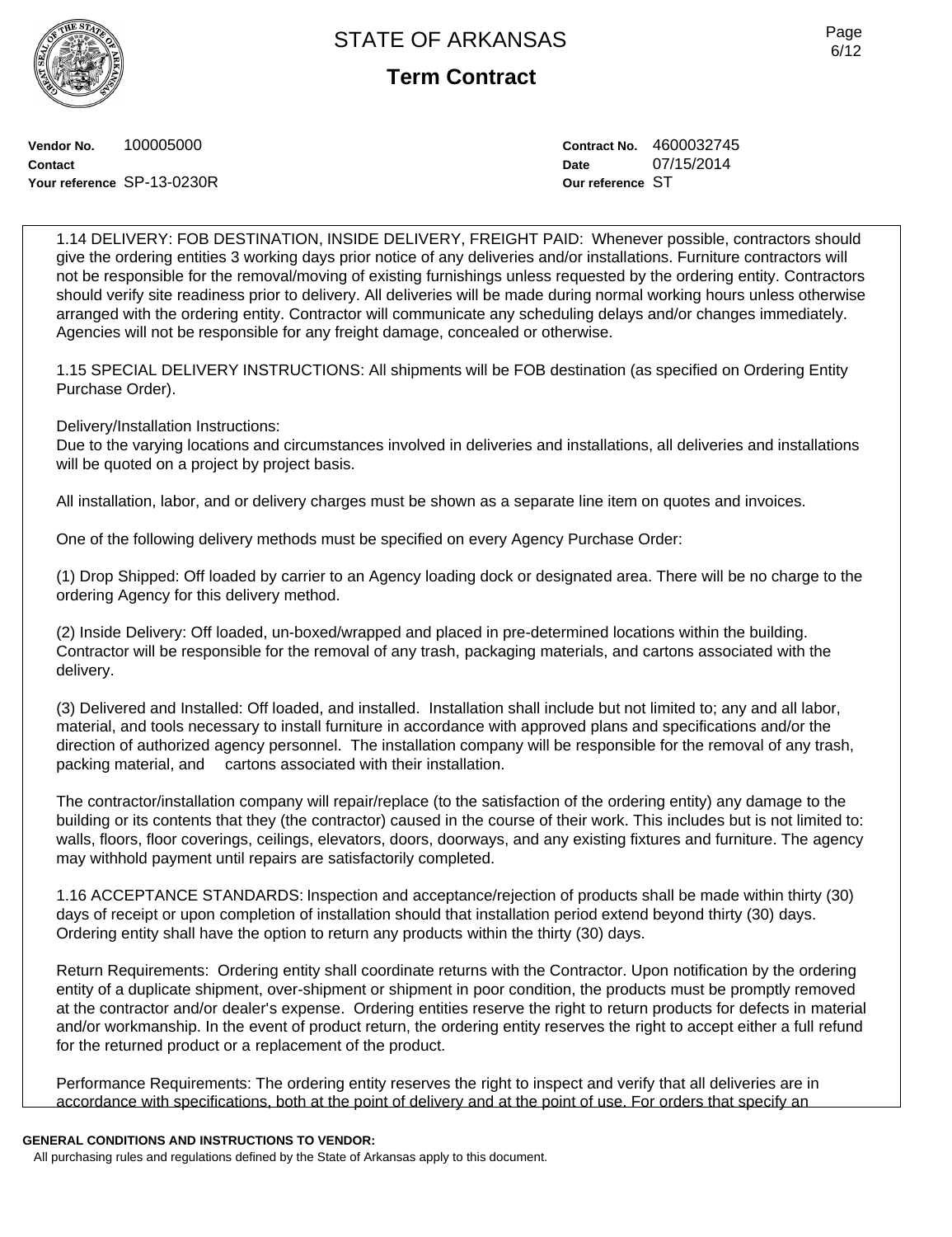**Term Contract**

**Vendor No.** 100005000 **Contact Your reference** SP-13-0230R **Contract No.** 4600032745 **Date** 07/15/2014 **Our reference** ST

"authorized party" to receive and inspect deliveries and/or installations, acceptance and inspection procedures must be performed by the "authorized party" to be considered and accepted by the ordering entity. Products inspected at the time of use are subject to refusal and return requirements for issues of quality such as defects in manufacturing and/or workmanship. Products will not be considered accepted by the ordering entity until the installation is complete for the applicable products.

1.17 CANCELLATION: In the event the State no longer needs the service or commodity specified in the contract or purchase order due to program changes, changes in laws, rules, or regulations, relocation of offices, or lack of appropriated funding, the State may cancel the contract or purchase order by giving the contractor written notice of such cancellation thirty (30) days prior to the date of cancellation.

# **SECTION 2 - SPECIFIC REQUIREMENTS**

2.1 QUALITY: The items must be in conformance with normal industry standards as specified within this Contract Award.

2.2 GUIDELINES: The Office of State Procurement adheres to all guidelines set forth by the State and Federal Government concerning The Americans with Disabilities Act (ADA) as well as all mandated fire codes.

2.3 ORDERING PROCEDURE: Orders placed against this contract may be in the form of an agency issued purchase order on an as-required basis. Or an agency may also use the Arkansas State Purchasing Card (P-Card) to purchase furniture.

2.4 QUANTITY BASIS OF CONTRACT - NO GUARANTEED QUANTITIES: The contract established has no guarantee of any specific quantity and the State is obligated only to buy that quantity which is needed by its agencies.

2.5 MINIMUM ORDER QUANTITY: The State makes no commitment to purchase any minimum or maximum quantity, or dollar volume of products from the selected suppliers. Utilization of this agreement will be on an as needed basis by State Agencies and/or Cooperative Participants, Cities, Counties, Schools K-12, Colleges and Universities. The State will award to multiple suppliers; however, the State reserves the right to purchase like and similar products from other suppliers as necessary to meet operational requirements.

Note: Issuance of an award does not guarantee an order.

2.6 reporting requirements: The product manufacturer agrees to provide a yearly sales report to the Office of State Procurement. This report is due on the 15th of July following the year's activity. The report must include the total sales of all furniture orders against the contract. The report should include the following: reporting time period, manufacturer/dealer name, furniture category, quantity and dollar value of each item sold, and the name of the purchasing entity.

Note: OSP reserves the right to request a sales report on an as-needed basis.

Email report to: osp-furniture@dfa.arkansas.gov

2.7 FURNITURE CLASSIFICATIONS: Furniture classifications include but not limited to: Cafeteria, Dormitory,

# **GENERAL CONDITIONS AND INSTRUCTIONS TO VENDOR:**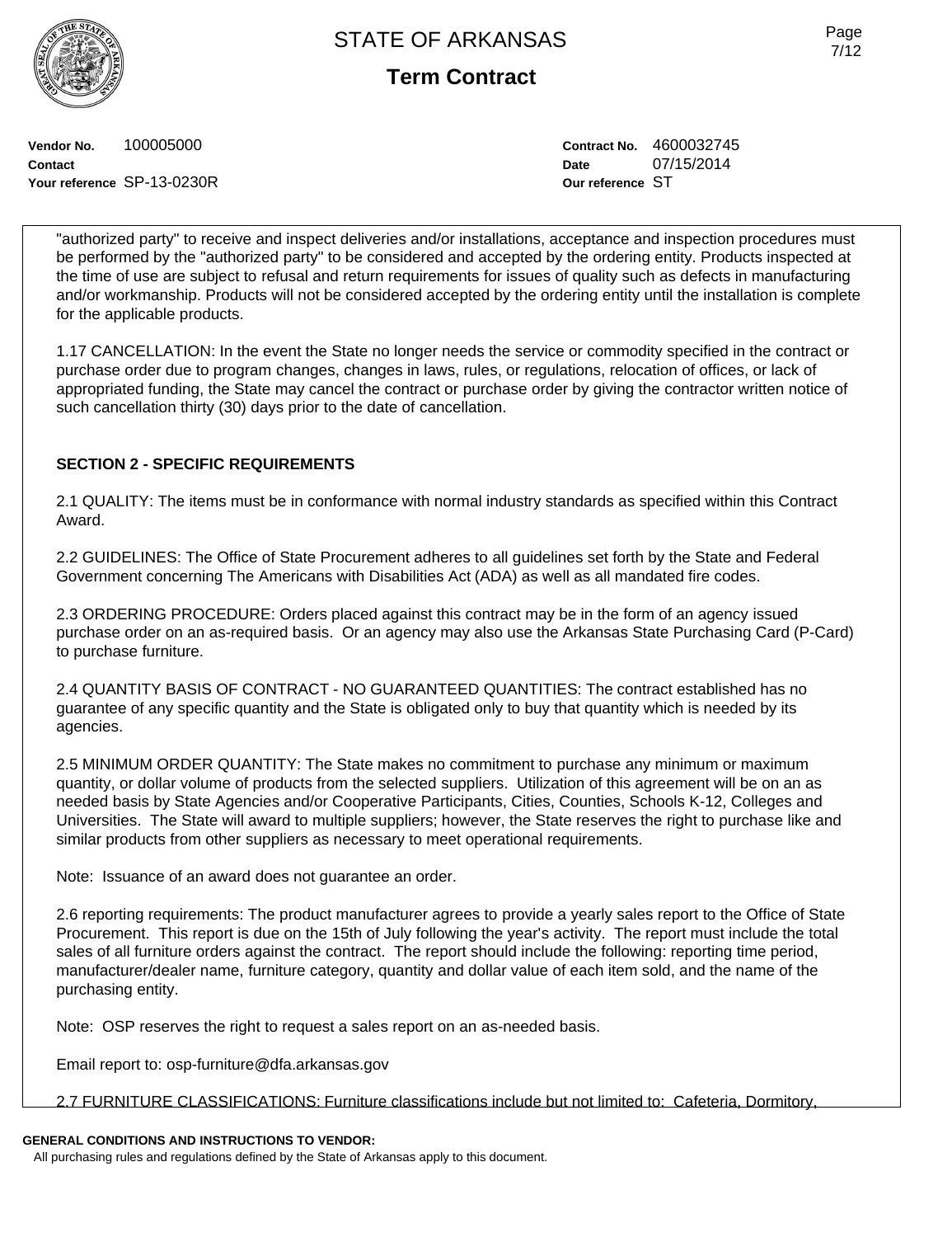**Term Contract**

**Vendor No.** 100005000 **Contact Your reference** SP-13-0230R **Contract No.** 4600032745 **Date** 07/15/2014 **Our reference** ST

Library Shelving and Library Related, Lounge, Systems (Modular), School (Classroom), Freestanding, Seating, Filing Systems and Equipment, and Technology Support.

2.8 GENERAL DEFINITION OF PRODUCTS:

- Item 1: Cafeteria Furniture
- · Mobile tables on rollers with or without benches or stools.
- · Round and rectangular cafeteria tables without benches or stools.

Item 2: Dormitory Furniture

· Metal, wood, or wood clad metal wardrobes, beds and mattresses, night stands, chest of drawers, and single pedestal dormitory student desks with keyboard or center drawers.

Item 3: Library Shelving and Library Related Furniture

· Cantilever, reversed cantilever, four post library shelving (all of which include mobile shelving), and end panels for covering end of panels.

· Library Related Furniture, which includes but not limited to: book trucks, circulation desks, library tables, card catalogs, study carrels, storage cabinets, periodical racks, dictionary stands, and display cases.

## Item 4: Lounge Furniture

· Upholstered wood, metal, or rotationally molded lounge seating which includes but not limited to: (lounge chairs, recliners, love seats, sofas, and assemblies and replacements only).

· Complimentary tables, benches, and ottomans for lounge seating. Manufacturers must have lounge seating to match tables, benches and ottomans.

· Upholstered wood or metal multiple seating, ganging seating, and tandem seating.

## Item 5: Systems Furniture (Modular)

· A complete and comprehensive catalog of all systems furniture, including modular work stations, lines and accessories.

· Metal, wood or laminate modular furniture, these can include complimentary components such as keyboard drawers, task lights, tack boards, etc. and storage units.

Item 6: School Furniture (Classroom)

- · Student desk, chair desks, tablet arm chairs and stools.
- · Single unit pedestal teacher's desks
- · Study carrels and storage cabinets
- · Stacking chairs, student chairs and folding chairs

· Classroom activity, computer, folding, training tables and accessories, such as, ganging devices, electrical/data components and storage dollies.

Item 7: Freestanding/Casegoods Furniture

- · A complete and comprehensive catalog of all case goods, furniture, (including folding and mobile) desks and tables.
- · Conference room tables, lecterns, media cabinets, storage cabinets and presentation boards

## Item 8: Seating

- · A complete and comprehensive catalog of chairs, auditorium and general seating.
- · Wood, metal or ergonomic seating which may include but limited to: executive, managerial, task, operational,
- stools, side, occasional, stacking, conference, and theater type seating.

· Products must meet or exceed ANSI/BIFMA requirements.

## **GENERAL CONDITIONS AND INSTRUCTIONS TO VENDOR:**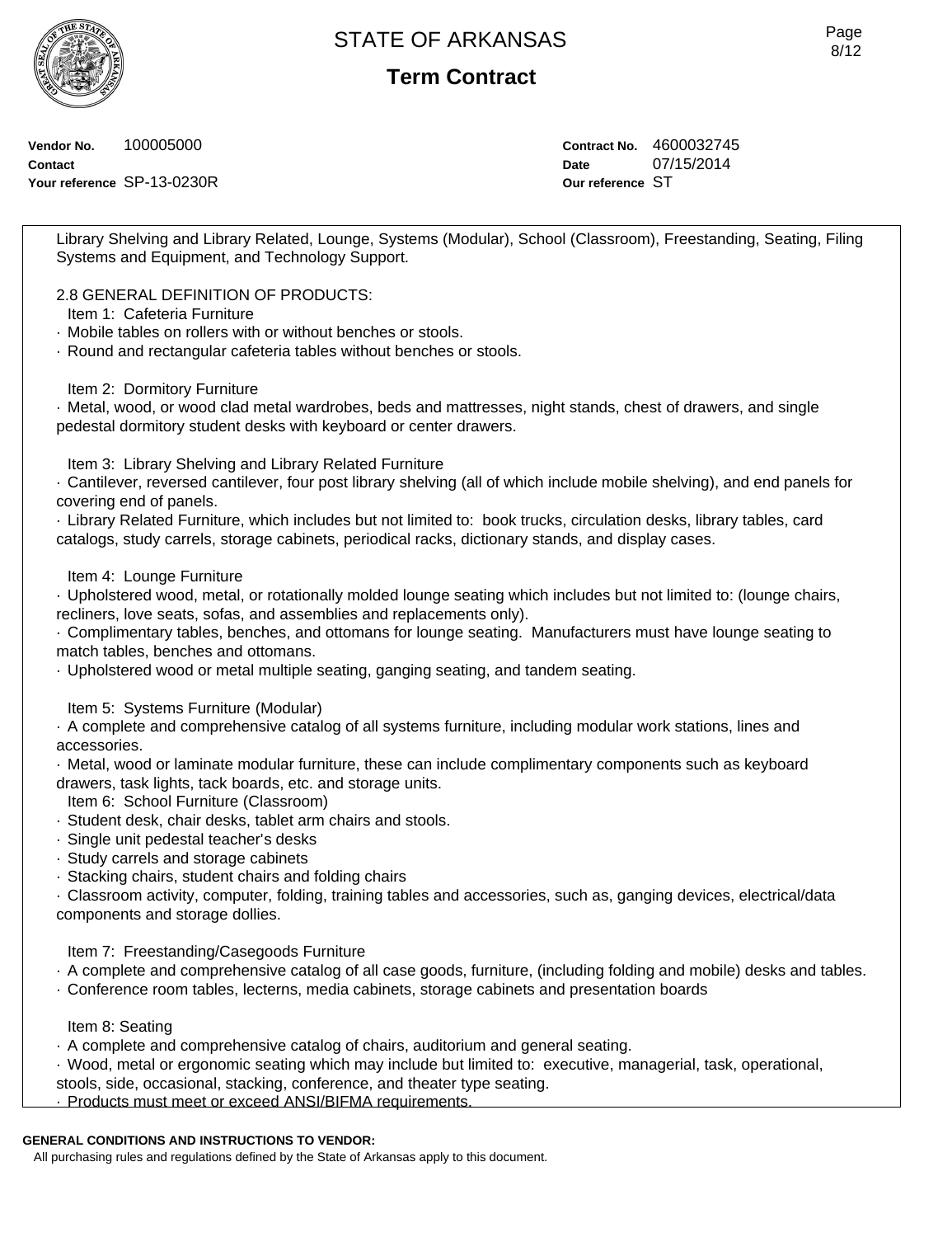**Term Contract**

**Vendor No.** 100005000 **Contact Your reference** SP-13-0230R **Contract No.** 4600032745 **Date** 07/15/2014 **Our reference** ST

Item 9: Filing Systems and Equipment

· A complete and comprehensive catalog of filing systems including vertical and lateral files, bookcases, mobile cabinets and freestanding file cabinets.

Item 10: Technology Support Furniture

· A complete and comprehensive catalog of technology support furniture to support technology based learning environments.

ANY PERMANENT FURNITURE INSTALLATION for State Agencies as well as requested space alterations, attached fixtures, furnishings and erected additions must have Arkansas Building Authority (ABA) approval if:

- (a) The building is owned by ABA and/or
- (b) The product and installation exceeds the sum of \$20,000.00.

(Excluding ABA exempt agencies)

Note: the Americans with Disabilities ACT and the Arkansas Fire Codes must be adhered to as set forth by local and federal guidelines by the ordering entity and the contractor.

Codes, Permits, Licenses for Permanent Installation:

The contractor must comply with all State mandatory licensing requirements prior to installation. Questions on licensing requirements should be directed to the State Licensing Board. Contractor must furnish and install all furniture and materials in compliance with all applicable codes, whether local, state, or federal; and that all permits or licenses required for installation will be obtained without cost to the State.

2.9 PRODUCT MANUFACTURER'S SUPPLIERS: Only those dealers/distributors listed by the manufacturer will be considered authorized to act on behalf of the Product Manufacturer.

2.10 CONTRACT RENEWAL PERIOD: FURNITURE ADDITIONS/DELETIONS: Contractors wishing to make furniture additions/changes to their contract during the contract period should be aware of the following:

Additions/changes will be allowed only once during a contract period. No changes to discount percentages are allowed during this contract period.

Additions/changes must be submitted during the contract renewal period.

When requesting additions and/or changes; contractor shall submit a request either by letter or via email which shall include a list of all items being proposed for addition and/or change.

Contractor shall submit all required documents supporting any new items.

Product literature for all new items shall also be submitted with the request.

Contractor is responsible for submitting a complete name, address, email address, phone and fax numbers when a new dealer is added.

2.11 PRICE LISTS AND PRODUCT INFORMATION: Contractors should provide an electronic version of the

### **GENERAL CONDITIONS AND INSTRUCTIONS TO VENDOR:**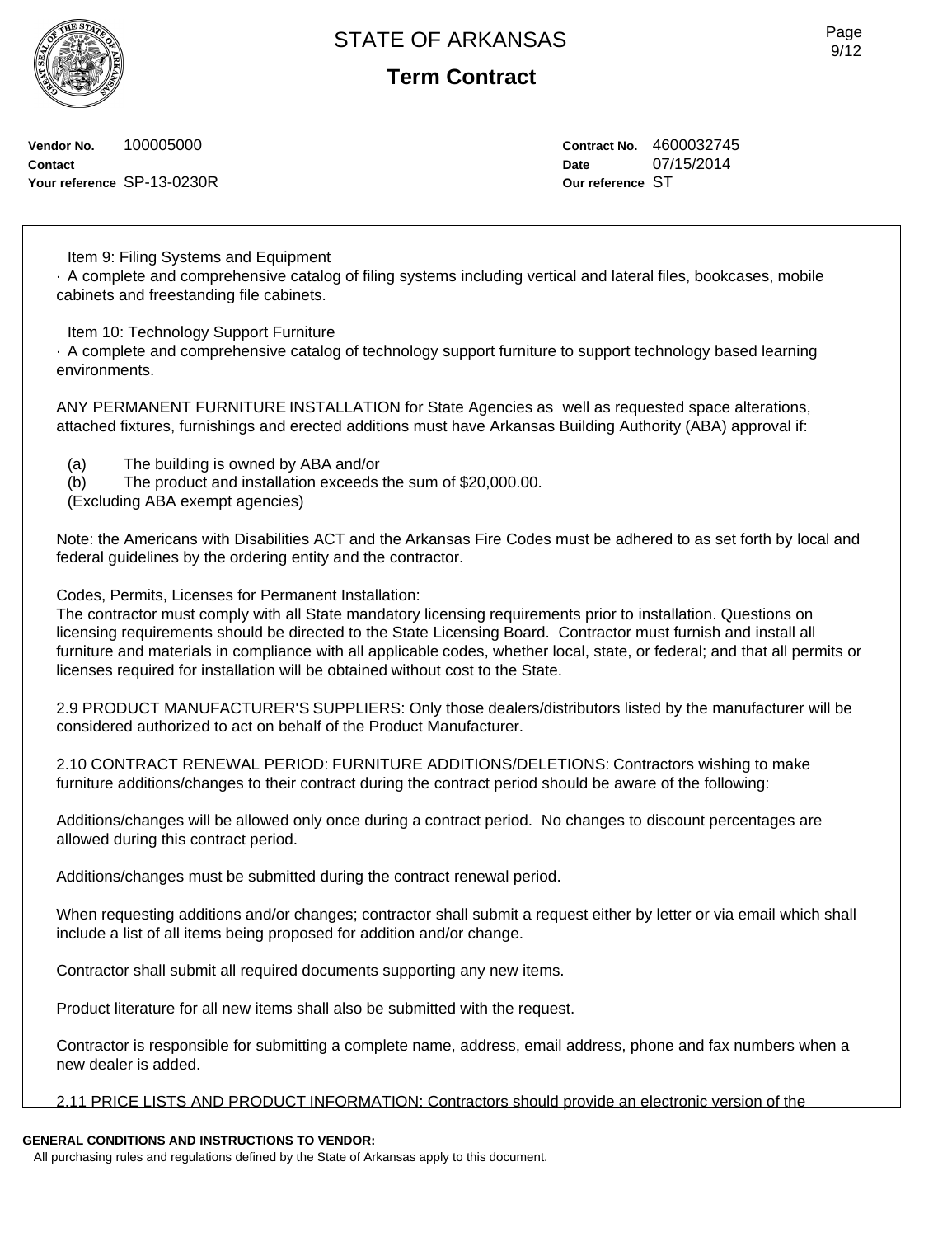**Term Contract**

**Vendor No.** 100005000 **Contact Your reference** SP-13-0230R **Contract No.** 4600032745 **Date** 07/15/2014 **Our reference** ST

proposed price list in an Excel format or pdf on a jump drive. Also provide a dealer list, if applicable in an Excel format with "read and write" capabilities on the same jump drive. No costs or expenses associated with providing this information in the required format shall be charged to the State of Arkansas. At the time of contract renewal contractor will furnish OSP with an updated dealer list and published price list.

2.12 LITERATURE: The manufacturer/dealer shall furnish price lists, catalogs, and description literature upon request by any using entity, and at no cost to the entity.

2.13 SPECIAL PACKAGING: Items shall be packaged and cartoned so as to protect the contents from damage during shipment, handling and storage. Shipping container shall have a label with the following information:

Name of Receiving Agency Agency Purchase Order Number Name of Supplier Item Description of Contents Manufacturer Name Model Name and Number

2.14 WARRANTY: Minimum acceptable warranty will be for a period of one year from the date of product acceptance by the ordering entity. Warranty shall cover defects in material and workmanship and shall cover all costs associated with the repair or replacement of defective items including labor, parts, transportation costs, travel time and expense, and any other costs associated with such repair or replacement.

If anytime during the first (1) year warranty period the product does not perform in accordance to manufacturer's specification, the successful contractor will be notified in writing. The contractor shall pick up the product at the contractor's expense, and replace with product that meets or exceeds prior assembled product. Should product performance remain unacceptable to ordering entity, entity may request a full return of the purchase price (including taxes).

2.15 ORDER CANCELLATION: Users of this contract are advised that orders (all or part) cancelled or returned after acceptance of requested merchandise will be subject to a restocking fee of ten percent (10%) of the invoice amount (not to exceed \$500.00 per order) plus return freight charges. The amount authorized for payment of return freight will, in no instance, be more than original delivery charges documented by carrier. These charges may be applied, at the option of the supplier, to those orders which have been accepted. Orders cancelled prior to shipment or acceptance by ordering entity from the manufacturer will not be assessed charges.

## TERMS AND CONDITIONS

1. GENERAL: All terms and conditions stated in the invitation for bid govern this contract

2. PRICES: Prices are firm and not subject to escalation, unless otherwise specified in the invitation for bid.

3. DISCOUNTS: All cash discounts offered will be taken if earned.

4. TAXES: Most state agencies must pay state sales tax. Before billing, the contractor should contact the ordering agency to find out if that agency must pay sales tax. Itemize state sales tax when applicable on invoices.

# **GENERAL CONDITIONS AND INSTRUCTIONS TO VENDOR:**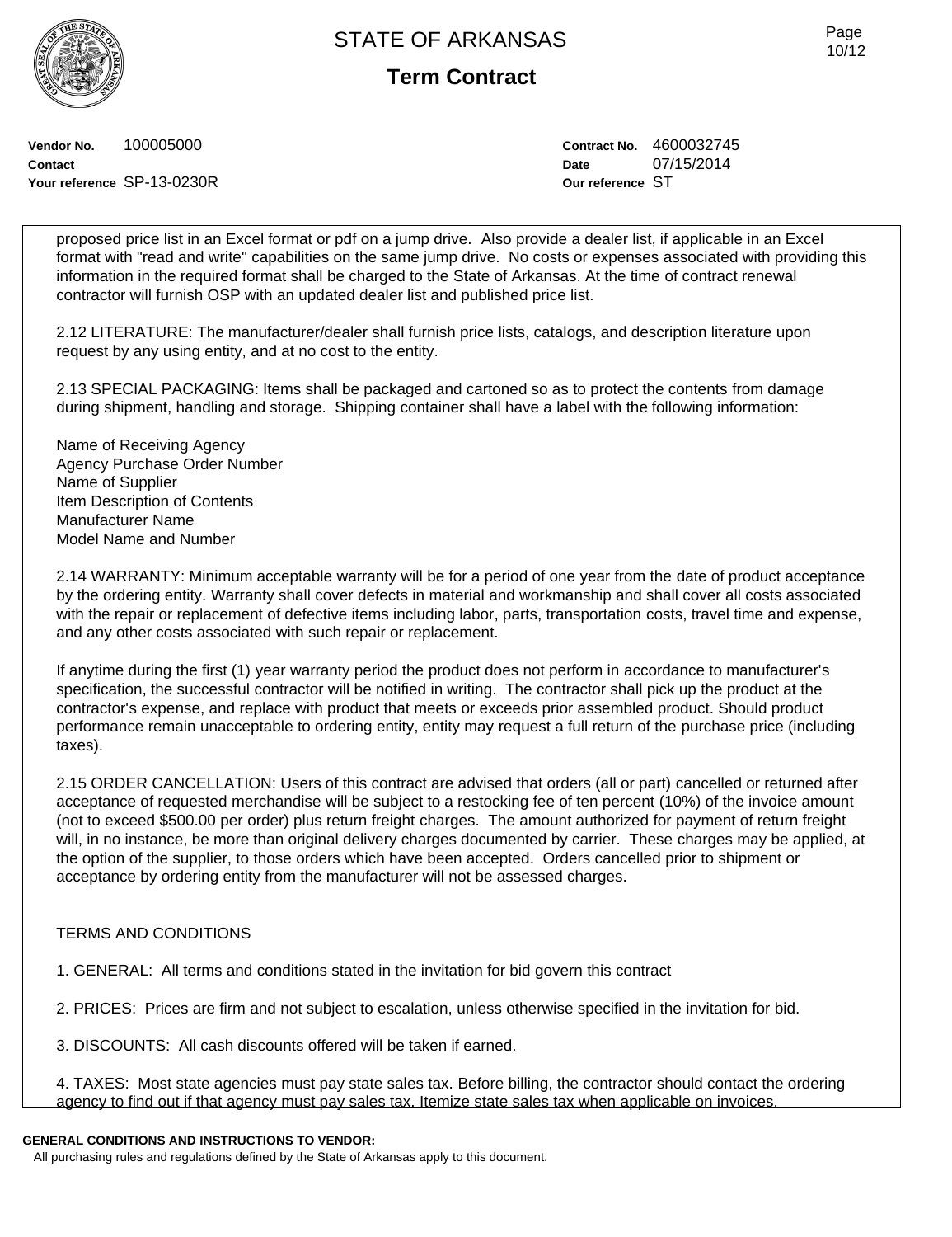

**Term Contract**

Page 11/12

**Vendor No.** 100005000 **Contact Your reference** SP-13-0230R **Contract No.** 4600032745 **Date** 07/15/2014 **Our reference** ST

5. BRAND NAME REFERENCES: The contractor guarantees that the commodity delivered is the same as specified in the bid.

6. GUARANTY: All items delivered are to be newly manufactured, in first- class condition, latest model and design, including, where applicable, containers suitable for shipment and storage unless otherwise indicated in the bid invitation. The contractor guarantees that everything furnished hereunder will be free from defects in design, workmanship, and material; that if sold by drawing, sample or specification, it will conform thereto and will serve the function for which furnished. The contractor further guarantees that if the items furnished hereunder are to be installed by the contractor, such items will function properly when installed. The contractor also guarantees that all applicable laws have been complied with relating to construction, packaging, labeling, and registration. The contractor's obligations under this paragraph shall survive for a period of one year from the date of delivery, unless otherwise specified in the invitation for bid.

7. AWARD: This contract award does not authorize shipment. Shipment against this contract is authorized by the receipt of a purchase order from the ordering agency. A written purchase order mailed or otherwise furnished to the contractor results in a binding obligation without further action by either party.

8. DELIVERY: The term of the contract is shown on the face of the contract award. The contractor is required to supply the state's needs during this term. The number of days required to place the commodity in the receiving agency's designated location under normal conditions is also shown. Consistent failure to meet delivery without a valid reason may cause removal from the bidders' list or suspension of eligibility for award.

9. BACK ORDERS OR DELAY IN DELIVERY: Back orders or failure to deliver within the time required may be default of the contract. The contractor must give written notice to the Office of State Procurement and ordering agency of the reason and the expected delivery date. If the reason is not acceptable, the contractor is in default. The Office of State Procurement has the right to extend delivery if reasons appear valid. If the date is not acceptable, the agency may buy elsewhere.

10. DELIVERY REQUIREMENTS: No substitutions or cancellations are permitted without written approval of the Office of State Procurement. Delivery shall be made during agency work hours only, 8:00 a.m. to 4:30 p.m., unless prior approval for other delivery has been obtained from the agency. Packing memoranda shall be enclosed with each shipment.

11. STORAGE: The ordering agency is responsible for storage if the contractor delivers within the time required and the agency cannot accept delivery.

12. DEFAULT: All commodities furnished will be subject to inspection and acceptance of the ordering agency after delivery. Default in promised delivery or failure to meet specifications authorizes the Office of State Procurement to cancel this contract or any portion of same and reasonably purchase commodities elsewhere and charge full increase, if any, in cost and handling to the defaulting contractor.

13. VARIATION IN QUANTITY: The state assumes no liability for commodities produced, processed or shipped in excess of the amount specified herein.

14. INVOICING: The contractor shall submit an itemized invoice showing the bid number and purchase request number when itemized in the invitation for bid. Invoices must be sent to "Invoice to" point shown on the purchase

### **GENERAL CONDITIONS AND INSTRUCTIONS TO VENDOR:**